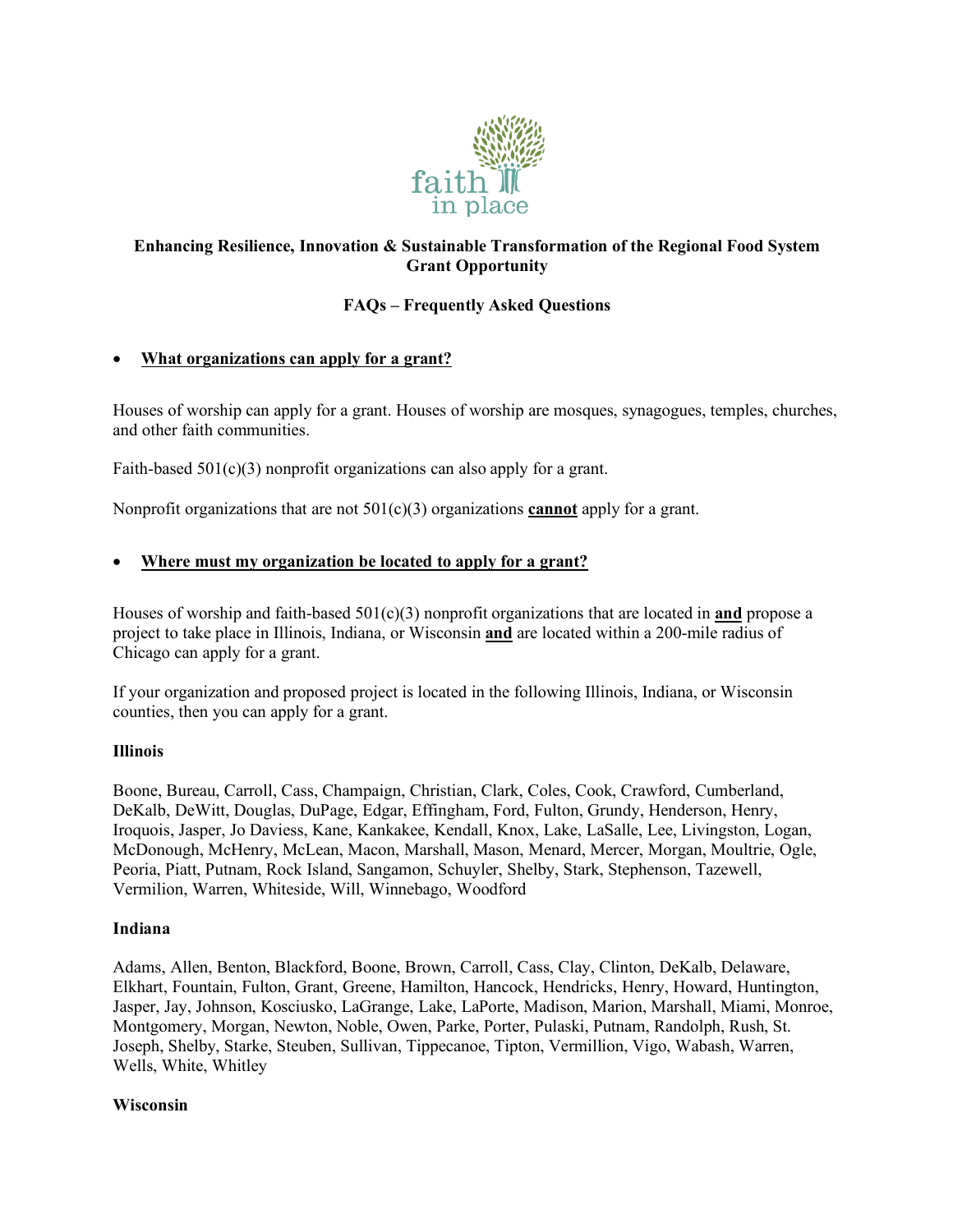Adams, Brown, Calumet, Columbia, Crawford, Dane, Dodge, Fond du Lac, Grant, Green, Green Lake, Iowa, Jefferson, Juneau, Kenosha, Kewaunee, Lafayette, Manitowoc, Marquette, Milwaukee, Outagamie, Ozaukee, Racine, Richland, Rock, Sauk, Sheboygan, Vernon, Walworth, Washington, Waukesha, Waupaca, Waushara, Winnebago

Please contact us at **grants@faithinplace.org** if you have any questions.

## • **My organization has never had a grant from Faith in Place before. Can we apply?**

Yes! We welcome your application.

## • **My organization has had grants from Faith in Place in the past. Can we apply?**

Yes! There is a question on the grant application form that asks you to tell us about the previous grant your organization received from Faith in Place. Did you complete your grant project and reports on time? If no, please tell us why and how you will make sure you do better this time. You are still eligible to get a new grant. Please contact us at **grants@faithinplace.org** if you have any questions.

## • **How much are grants? How many grants will be awarded?**

We will award 25 grants. Each grant will be \$7,000.

# • **What can grants be used for?**

Grants are to be used for specific projects that enhance resilience, innovation, and sustainable transformation in the regional food system. The regional food system is the region within 200 miles of Chicago. Projects can focus on any part in the regional food system – growing sustainable food in the region; processing and distributing sustainable food grown in the region throughout the region; ways to increase the consumption of sustainable food grown in the region; and sustainable ways like composting to deal with food waste so that it benefits growing more sustainable food in the region. Projects must be completed in one year (April 1, 2022 – March 31, 2023).

Grants can be used to pay for costs that allow you to complete your project to enhance resilience, innovation, and sustainable transformation in the regional food system. **Some examples of costs** might be employee salaries; consultant fees; volunteer stipends; infrastructure like farm and gardening tools, irrigation supplies, refrigeration equipment, fencing, sheds, or project vehicles; community gardening supplies; and computers or software to improve efficiency, marketing, or community outreach.

For more information, please consider attending one of application webinars. The English webinar will be on Thursday, January 6, at 6:00 PM Central Time / 7:00 PM Eastern Time. The Spanish webinar will be on Monday, January 10, at 6:00 PM Central Time / 7:00 PM Eastern Time.

Please also feel free to contact us at **grants@faithinplace.org** about your questions.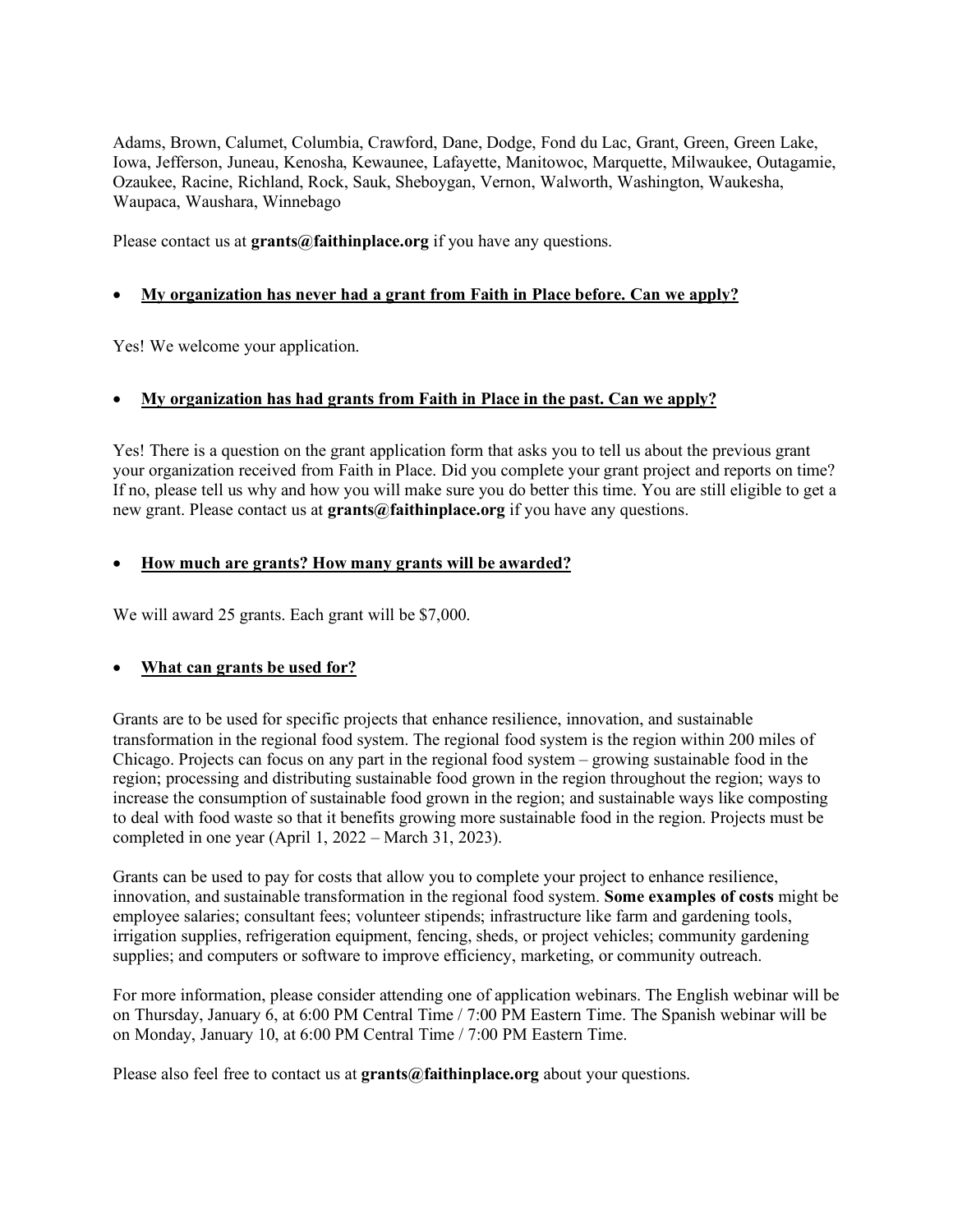## • **What are examples of projects that might receive a grant?**

Starting a community food garden at a house of worship.

Improvements to a house of worship food pantry that increases the delivery of sustainable, locally-grown food to homebound senior citizens and other community residents.

Starting a faith-based Community-Supported Agriculture (CSA) farm.

Offering a series of free community classes about nutrition, healthy eating, and community gardening. Working with urban and rural farmers to increase the distribution of sustainable, local food. Starting a food composting system at a house of worship.

These are just examples. We want to learn about your other innovative ideas!

## • **What are examples of projects that are not eligible for a grant?**

Buying non-sustainable, non-local food for distribution.

One-time food distribution events.

Projects that won't have a longer-term impact in enhancing the resilience, innovation, and sustainable transformation of the regional food system.

## • **My proposed project's budget total is more than this \$7,000 grant. How should I complete my application and budget?**

Please write your application and budget for a \$7,000 grant. We want to make sure that if you are awarded a \$7,000 grant that you will be able to complete a project fully with our grant money within one year. If you have a larger project with, say, a \$100,000 budget, we suggest you separate out a smaller \$7,000 part from the larger project to propose in your application and budget. Of course, you could discuss the larger project in your application, but please make sure you mostly focus on the \$7,000 smaller project. Please contact us at **grants@faithinplace.org** if you have any questions.

## • **How does my house of worship or nonprofit organization apply for a grant?**

You must submit your complete application **through our online form at https://form.jotform.com/220124656194049**. The deadline is by the end of the day (before midnight Central Time) **Monday, February 7, 2022**.

### A **complete application** is:

- **1. Grant Application Form** *Completed with your answers. The form is online at https://form.jotform.com/220124656194049*.
- **2. IRS Form W-9** *This must be completed and signed. This should be uploaded into our online form*.
- **3. IRS 501(c)(3) Letter of Determination** *This is only required for 501(c)(3) nonprofit organizations. Houses of worship should ignore this requirement. This should be uploaded into our online form*.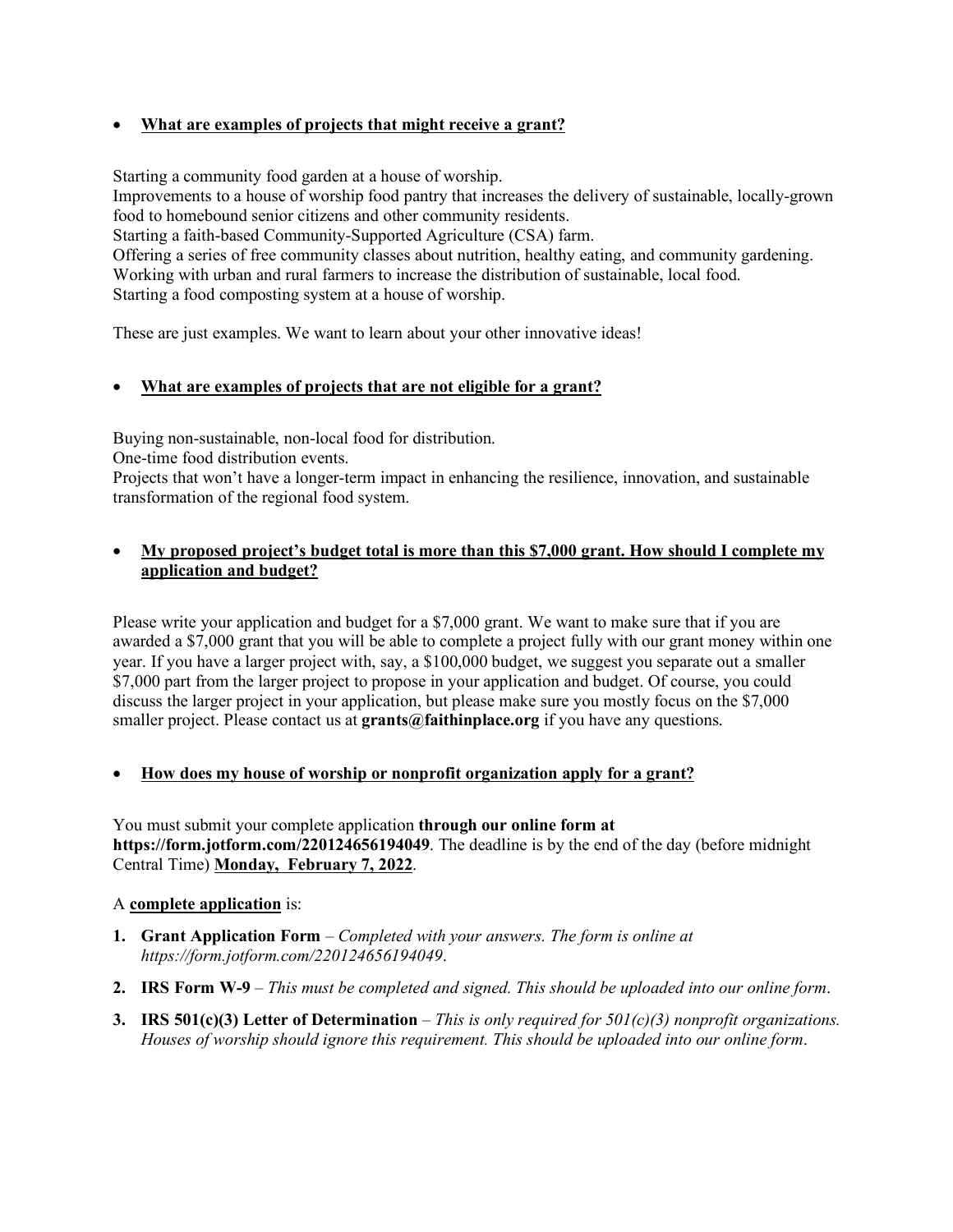Please **do not** submit any other extra materials or attachments, such as letters of reference or support, annual reports, photos, etc. Any extra materials will not be looked at by our committee members who will make grant decisions.

Late or incomplete applications will not be reviewed and will not be eligible to receive a grant.

## • **What does it mean that applications from environmental justice communities will be prioritized?**

Environmental justice communities are communities disproportionately impacted by polluted air, land, water, and climate change. Environmental justice communities are in urban and rural settings and are typically low-to-moderate-income communities of color.

If your organization and project are located in an environmental justice community, then your application will receive preferred consideration during our review process. If your organization is not located in an environmental justice community but your project is, then your application will receive preferred consideration during our review process. Being located in or proposing a project in an environmental justice community does not necessarily mean you will receive a grant.

We will use the U.S. Environmental Protection Agency's EJSCREEN: Environmental Justice Screening and Mapping Tool to determine if your application is eligible for the environmental justice community scoring preference. EJSCREEN is online at www.epa.gov/ejscreen. You do not have to use EJSCREEN to complete your application. We will do that during our application review process.

Please contact us at **grants@faithinplace.org** if you have any questions.

## • **If my organization gets a grant, what will we have to do?**

After you sign your grant contract, you will be required to attend a Zoom kickoff meeting in early April 2022. You will also be required to attend at least three more meetings with us during the year-long project grant period (April 1, 2022 – March 31, 2023). During meetings, our staff will check in with you about your project's progress, help you solve any problems you might have, and help you explore new opportunities. At the end of the grant period, you will be required to submit a final report due March 31, 2023. We will provide a report format and help you so that this requirement is as easy as possible for you.

## • **I have more questions! How do I learn more about applying for a grant?**

Please consider attending one of our application informational webinars (Zoom) in early January 2022. The webinars will explain the grant application and process. There will also be time to answer questions from the audience. To register for a webinar, please go to www.faithinplace.org/upcoming-events.

The **English webinar** will be **Thursday, January 6**, at 6:00 PM Central Time / 7:00 PM Eastern Time.

The **Spanish webinar** will be **Monday, January 10**, at 6:00 PM Central Time / 7:00 PM Eastern Time.

Recordings of the webinars will be posted at https://www.faithinplace.org/food-grant-application.